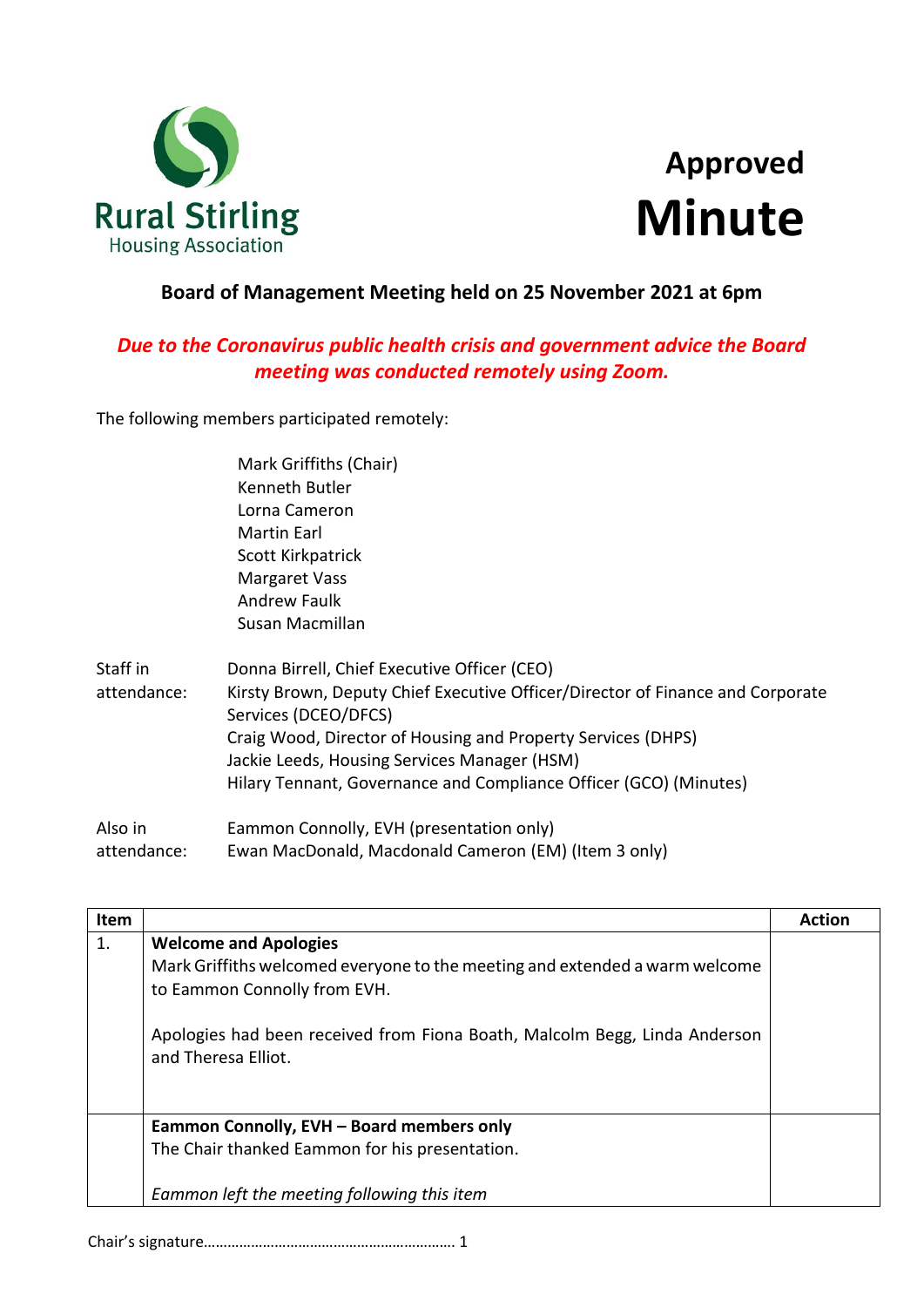|    | Staff joined the meeting at 6:30pm                                                                                                                                                                                                                                                                                                                                                                                           |            |
|----|------------------------------------------------------------------------------------------------------------------------------------------------------------------------------------------------------------------------------------------------------------------------------------------------------------------------------------------------------------------------------------------------------------------------------|------------|
|    | <b>Declarations of Interest</b><br>Susan Macmillan declared an interest in item 11.3.                                                                                                                                                                                                                                                                                                                                        |            |
| 2. | <b>Declarations of Interest and Code of Conduct Annual Update</b><br>The report confirmed that all Board members and staff, with the exception of one<br>member of staff, had completed the annual signing of the Code of Conduct and<br>Declarations of Interest documentation.                                                                                                                                             |            |
|    | The Registers of Interest had been reviewed by the CEO and preparations were<br>being made for the Register to be made publicly available on the website via the<br>RSHA Guide to Information.                                                                                                                                                                                                                               |            |
|    | The CEO reported that the tenancy agreement for the Board member, as<br>approved at the last Board meeting, had not yet commenced. The Register would<br>be updated again imminently and reported at the next Board for approval.                                                                                                                                                                                            | <b>CEO</b> |
|    | The Board decided:<br>◆ that the completion of the Registers of Interest for RSG Board members and<br>staff be noted;<br>that the completed RSG Board Members' Register of Interest be approved,<br>٠<br>and publication of the Register as part of the Managed Publication<br>Scheme/FOI Regulations be completed; and<br>♦ that the completion of the signed Codes of Conduct for RSG Board members<br>and staff be noted. |            |
| 3. | Development Exception Report, Ewan MacDonald, Macdonald Cameron Ltd<br>3.1 Balmaha                                                                                                                                                                                                                                                                                                                                           |            |
|    | The report provided an update on the proposed development at Balmaha and<br>detailed the four options available to ensure the project's viability.                                                                                                                                                                                                                                                                           |            |
|    | EM advised that an increased tender price subsequent to the grant award had<br>resulted in a project shortfall. Following a review by the design team the report<br>recommended that further value engineering works be implemented. A meeting<br>had been held with the planning authority. This had been positive but further<br>discussion would be necessary regarding amendments.                                       |            |
|    | The cost plans would then be revised to allow the project options to be re-<br>evaluated. If this re-evaluation indicated that project could be delivered within<br>budget the contract would be re-tendered and planning consents sought if<br>required.                                                                                                                                                                    |            |
|    | MV and the Chair stressed that the Board was keen to press ahead with the<br>project at the earliest opportunity.<br>MV asked about our communications with the local community who had been<br>keen for the Association to complete this project. The DHPS advised that he had<br>had informal conversations with East Loch Lomond Community Trust (ELLCT) and                                                              |            |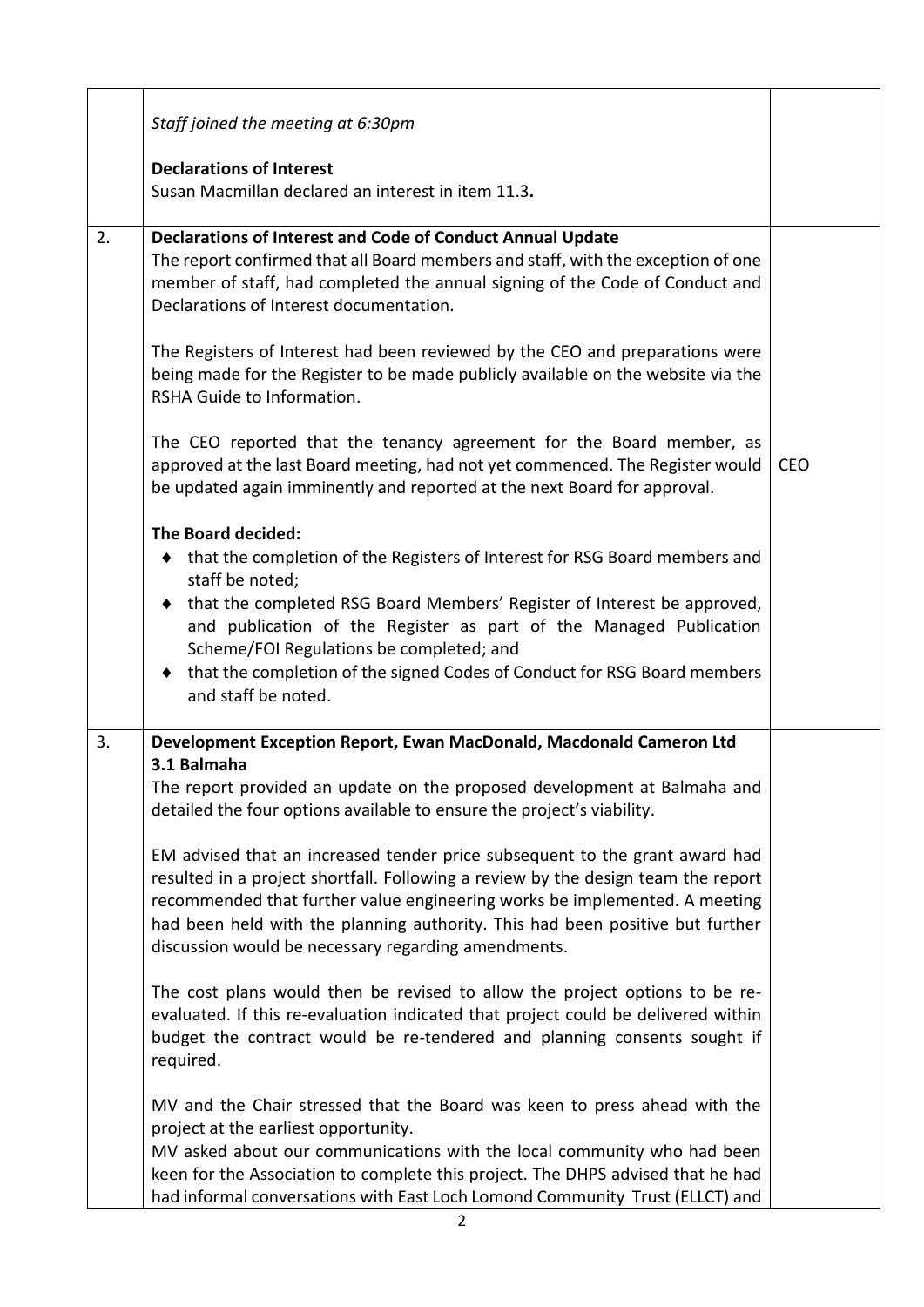|    | would ensure that ongoing communication was provided to the community when<br>updates were available.                                                                                                                                                                                                                                                                       |            |
|----|-----------------------------------------------------------------------------------------------------------------------------------------------------------------------------------------------------------------------------------------------------------------------------------------------------------------------------------------------------------------------------|------------|
|    | The Chair asked that the architect be advised of our wish to proceed as quickly as<br>possible, and the DHPS advised that he would arrange a meeting with the<br>architect to emphasise the importance of getting the project on site as soon as<br>possible. He noted that some of the delay had been caused by a delay in<br>contractors providing costs for the project. |            |
|    | The Board decided:                                                                                                                                                                                                                                                                                                                                                          |            |
|    | $\bullet$ that the progress report be noted;                                                                                                                                                                                                                                                                                                                                |            |
|    | that implementation of the further value engineering measures be<br>$\bullet$                                                                                                                                                                                                                                                                                               |            |
|    | approved; and<br>• that the project options are reappraised following cost plan revisions.                                                                                                                                                                                                                                                                                  |            |
|    |                                                                                                                                                                                                                                                                                                                                                                             |            |
| 4. | <b>Health and Safety</b>                                                                                                                                                                                                                                                                                                                                                    |            |
|    | 4.1 Group H&S Policy Statement<br>4.2 Group Landlord Facilities H&S Policy Statement                                                                                                                                                                                                                                                                                        |            |
|    |                                                                                                                                                                                                                                                                                                                                                                             |            |
|    | The Board approved the above Policy Statements.                                                                                                                                                                                                                                                                                                                             |            |
|    | 4.3 H&S Moment                                                                                                                                                                                                                                                                                                                                                              |            |
|    | The Chair reported two recent incidents locally which served to emphasise the<br>need to maintain our vigilance against COVID-19 and to take care of our mental<br>health.                                                                                                                                                                                                  |            |
|    | A Board member highlighted the "Happy to Chat" initiative organised by the<br>Callander Youth Project, providing benches for people to sit and chat. Stirling<br>Council can assist in identifying benches available for the initiative. The Chair<br>asked whether the Association could support this initiative and highlight it via the<br>Rural Matters newsletter.     | <b>CEO</b> |
|    | 4.4 H&S Incident. The CEO reported that there had been no H&S incidents. RSHA<br>staff would be advised to maintain COVID safety guidelines following one<br>member of staff being required to self-isolate after being identified as a close<br>contact of a positive case.                                                                                                |            |
|    | 4.5 Health and Safety Update                                                                                                                                                                                                                                                                                                                                                |            |
|    | There were no incidents or matters to be reported to the Board.                                                                                                                                                                                                                                                                                                             |            |
|    | 4.6 Landlord Facilities Health and Safety Update<br>There were no incidents or matters to be reported to the Board.                                                                                                                                                                                                                                                         |            |
| 5. | <b>Group Minutes</b>                                                                                                                                                                                                                                                                                                                                                        |            |
|    | <b>Board</b>                                                                                                                                                                                                                                                                                                                                                                |            |
|    | 5.1 Minute of Board Meeting: 7 October 2021<br>The Minute was <b>approved</b> following a motion by Lorna Cameron and seconded                                                                                                                                                                                                                                              |            |
|    | by Margaret Vass.                                                                                                                                                                                                                                                                                                                                                           |            |
|    |                                                                                                                                                                                                                                                                                                                                                                             |            |
|    |                                                                                                                                                                                                                                                                                                                                                                             |            |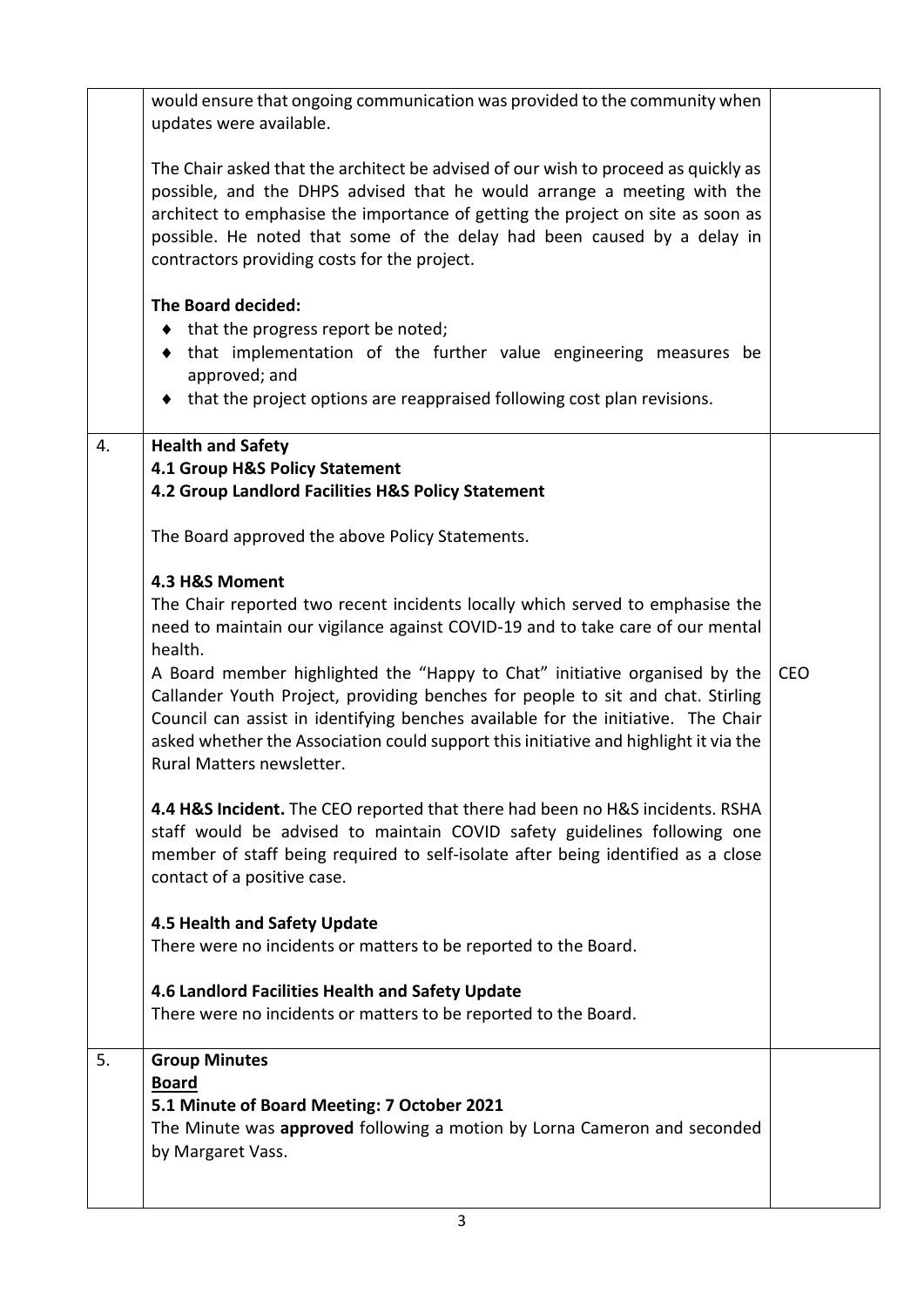|    | 5.2 Confidential Minute of Board of Management Meeting: 7 October 2021                                     |              |
|----|------------------------------------------------------------------------------------------------------------|--------------|
|    | The Confidential Minute was approved following a motion by Lorna Cameron and<br>seconded by Margaret Vass. |              |
|    |                                                                                                            |              |
|    | <b>Audit and Risk Committee</b>                                                                            |              |
|    | 5.3 Minute of A&R Committee Meeting: 4 November 2021                                                       |              |
|    | The Minute was noted                                                                                       |              |
|    | 5.4 Confidential Minute of A&R Committee Meeting: 4 November 2021                                          |              |
|    | The Confidential Minute was noted                                                                          |              |
|    | <b>Subsidiary</b>                                                                                          |              |
|    | None                                                                                                       |              |
|    | <b>Working Groups</b>                                                                                      |              |
|    | 5.5 Action Note of the meeting of the Investment Working Group 26 October                                  |              |
|    | 2021                                                                                                       |              |
|    | The Action Note was noted.                                                                                 |              |
| 6. | <b>Matters Arising Schedule</b>                                                                            |              |
|    | The CEO reported that Andrew Faulk had indicated his interest in joining the                               |              |
|    | Investment Working Group. This was approved by the Board.                                                  |              |
|    | The Matters Arising Schedule was approved.                                                                 |              |
| 7. | <b>Record of Electronic Approvals</b>                                                                      |              |
|    | There was no report.                                                                                       |              |
|    |                                                                                                            |              |
|    | A Board member had noted the large number of HR policies to be approved and                                |              |
|    | wondered whether any of these could be combined to rationalise the number of                               |              |
|    | policies required. The CEO advised that these policies were based on EVH model                             |              |
|    | policies and formed part of the EVH Terms and Conditions which RSHA                                        |              |
|    | employment contracted were based on. The CEO would feedback to EVH the                                     | CEO          |
|    | Board's concerns relating to the large number of policies.                                                 |              |
|    | The HR policies have been issued for electronic approval, and the Board were                               | <b>Board</b> |
|    | asked to return their approval form by 10 December 2021.                                                   |              |
| 8. | <b>Group Key Risks Review</b>                                                                              |              |
|    | The report noted that the RSG Risk Register had last been presented to the Board                           |              |
|    | at its meeting in October 2021, at which time it was agreed to present a key risks                         |              |
|    | report to the Board quarterly alongside the Performance Report.                                            |              |
|    | The report detailed the changes to the risk position of nine risks which had                               |              |
|    | changed since the last review. All other risks had remained static. The updated                            |              |
|    | Register was attached as Appendix 1.                                                                       |              |
|    | Additional risk management support was being sourced from an external                                      |              |
|    | consultant, along with Risk Management training for the Board planned for early                            |              |
|    | 2022.                                                                                                      |              |
|    |                                                                                                            |              |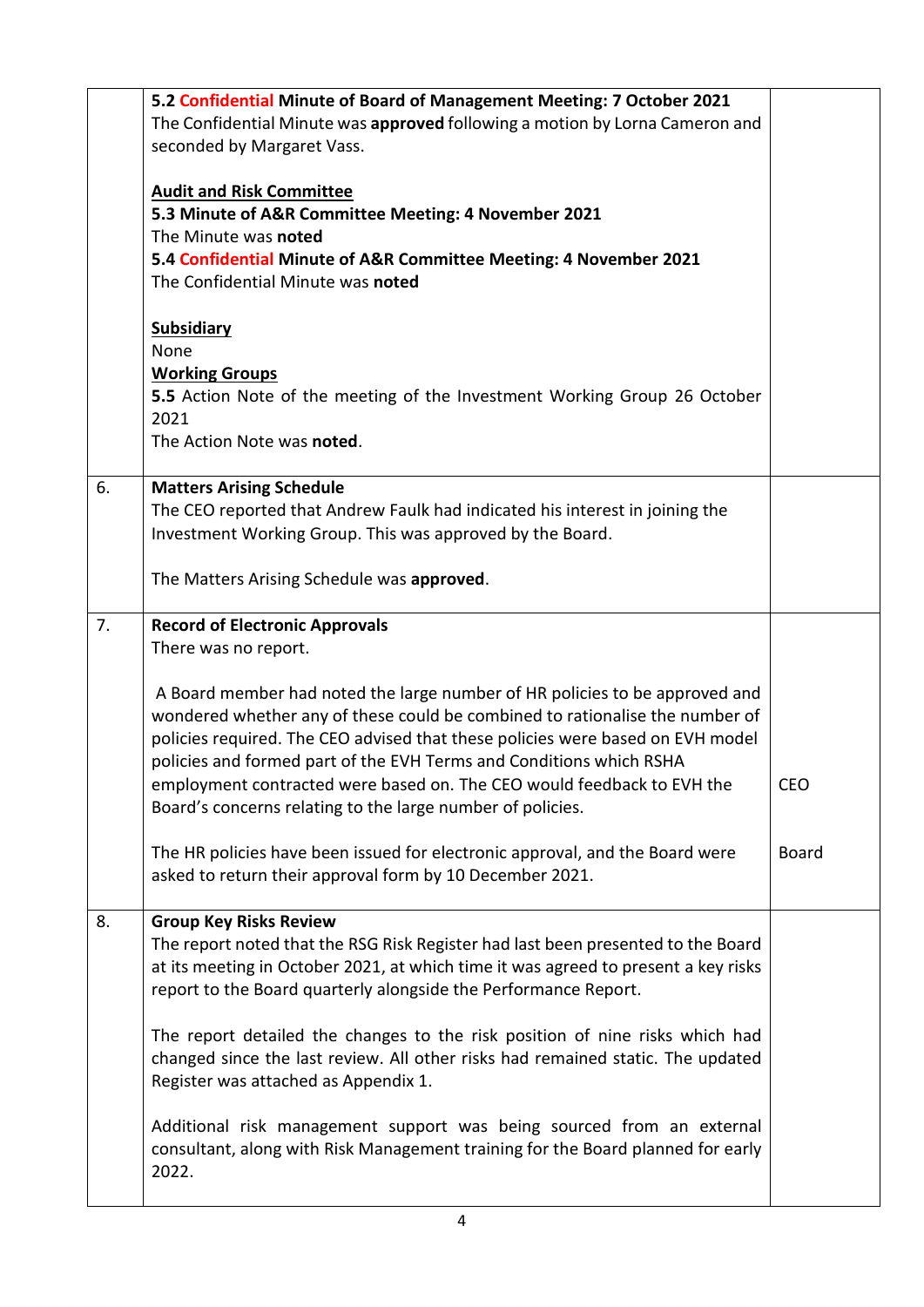|     | The Board decided:                                                              |  |
|-----|---------------------------------------------------------------------------------|--|
|     | ♦ that the updated RSG Key Risk Register be approved; and                       |  |
|     | that the changed risk position detailed in the report be noted.<br>٠            |  |
|     |                                                                                 |  |
| 9.  | <b>Strategy</b>                                                                 |  |
|     | 9.1 Asset Management Strategy 2021/22 to 2023/24                                |  |
|     | The report presented the updated Asset Management Strategy (appendix 1) and     |  |
|     | provided details of the key changes. Further detailed information was contained |  |
|     | in appendices 2-4.                                                              |  |
|     |                                                                                 |  |
|     | A full review of the Strategy would take place during 2022-23, to include a     |  |
|     | benchmarking exercise and inclusion of forthcoming requirements in relation to  |  |
|     | EESSH2 and net zero.                                                            |  |
|     |                                                                                 |  |
|     | The Board decided:                                                              |  |
|     | that the Asset Management Strategy 2021 and supporting appendices be<br>٠       |  |
|     | approved.                                                                       |  |
|     |                                                                                 |  |
|     | 9.2 RSG Strategic Plan 2020-2023 Review: Timeline and Key Dates                 |  |
|     | The report provided information on plans for the review of the Group Strategic  |  |
|     | Plan 2020-23 with the timeline and key dates detailed in appendix 1.            |  |
|     |                                                                                 |  |
|     | The RSG Strategic Plan is scheduled for a full review by March 2023.            |  |
|     | The Board decided:                                                              |  |
|     | ♦ that the timeline for the RSG Strategic Plan 2020-2023 review and the key     |  |
|     | dates as provided in Appendix 1, be approved.                                   |  |
|     |                                                                                 |  |
| 10. | <b>Performance and Policy</b>                                                   |  |
|     | 10.1 Q2 Performance Report (including update on revised peer group              |  |
|     | information)                                                                    |  |
|     | The report presented the Quarter 2 (July-September) performance data. A         |  |
|     | revision of the rural peer group for benchmarking was noted in the report.      |  |
|     |                                                                                 |  |
|     | Information on ARC and Universal Credit performance was provided in Appendix    |  |
|     | 1. An increase in former tenant rent arrears was noted and work in this area    |  |
|     | would be prioritised. There were 21 new build lets in Q2, with no void loss     |  |
|     | incurred, and 24 re-lets, with an average re-let time of 14.3 days.             |  |
|     |                                                                                 |  |
|     | Planned maintenance expenditure in Q2 was detailed in Appendix 2. Planned       |  |
|     | maintenance in 2020/21 but delayed by COVID-19 restrictions had been carried    |  |
|     | over to the 2021/22 programme. Information on reactive repairs, heating         |  |
|     | installations/replacements and fire safety upgrades was provided in the report. |  |
|     | An update on the Q2 Development performance was contained in Appendix 3.        |  |
|     | Progress on the current programme was provided in the report.                   |  |
|     |                                                                                 |  |
|     |                                                                                 |  |
|     |                                                                                 |  |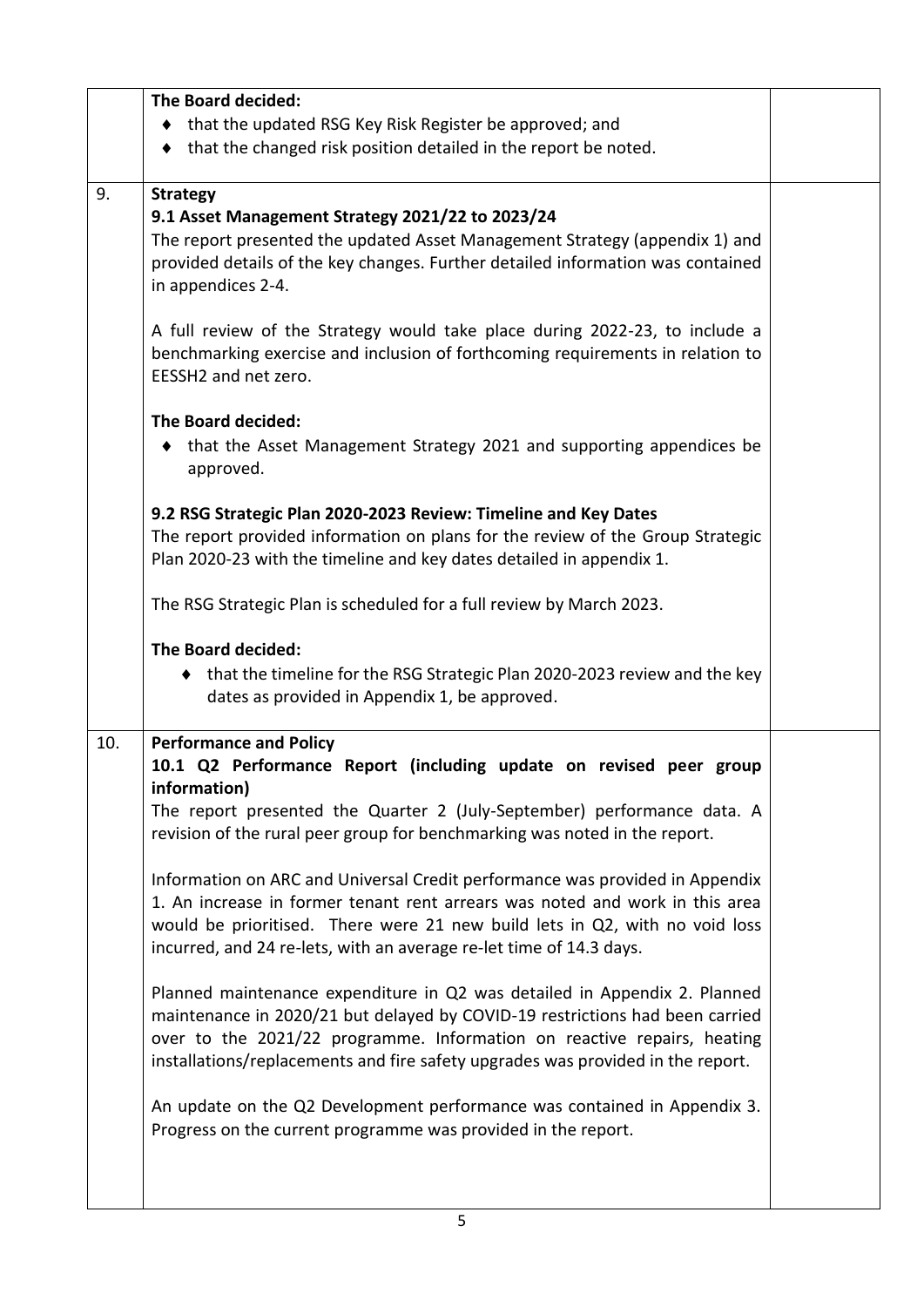Progress on achievement of the actions set out in the Strategic Delivery Plan was provided in Appendix 4, and an update on progress with the Tenant Satisfaction Survey Action Plan was provided in Appendix 5. A Board member highlighted that the focus on arrears, particularly former tenant arrears, should be maintained, and if additional temporary resources were required to allow this the Board would consider such requests favourably. The HSM advised that a temporary Housing Officer was now in post, and support from the Finance Assistant would prioritise work on these former tenant arrears. A Board member enquired whether technology could be introduced to improve the allocations process, with virtual house viewings and online information on the pre-letting process being utilised to reduce Housing Officer time and speed up this process. The HSM and DHPS agreed to consider the use of technology and working with new build contractors to create' show home' videos to promote this stock. A Board member noted that this could include information on the challenges of living in a rural setting. **The Board decided:**  $\bullet$  that the Q2 Performance Report and supporting appendices be approved. **10.2 Q2 Complaints Report**  The report provided details on RSHA's complaints performance for the period July – September 2021. Full information on all complaints received by service area and type was provided in Appendix 1. The CEO reported that an issue with the SDM dashboard, which had subsequently been resolved, meant that the figure for Stage 2 complaints provided in Appendix 2 should read 15 days rather than 27 days. The report provided a breakdown of the 21 complaints received, all of which had been responded to within the SPSO timescale required. An ARC comparison table provided further information on the Association's performance against the Scottish average and our peer group average. Information on lessons learned was also provided. **The Board decided:** that the Quarter 2 Complaints Performance Report, be approved. **10.3 Draft H&S Policies for Review** The report provided details of the recommended revisions to several existing and new Landlord Health and Safety policies (appendices 1-5). **The Board decided that the following policies be approved**: i. Group LSM Asbestos in Tenancies Policy ii. Group LSM Electrical Safety Policy iii. Group LSM Fire Safety Policy DHPS/HSM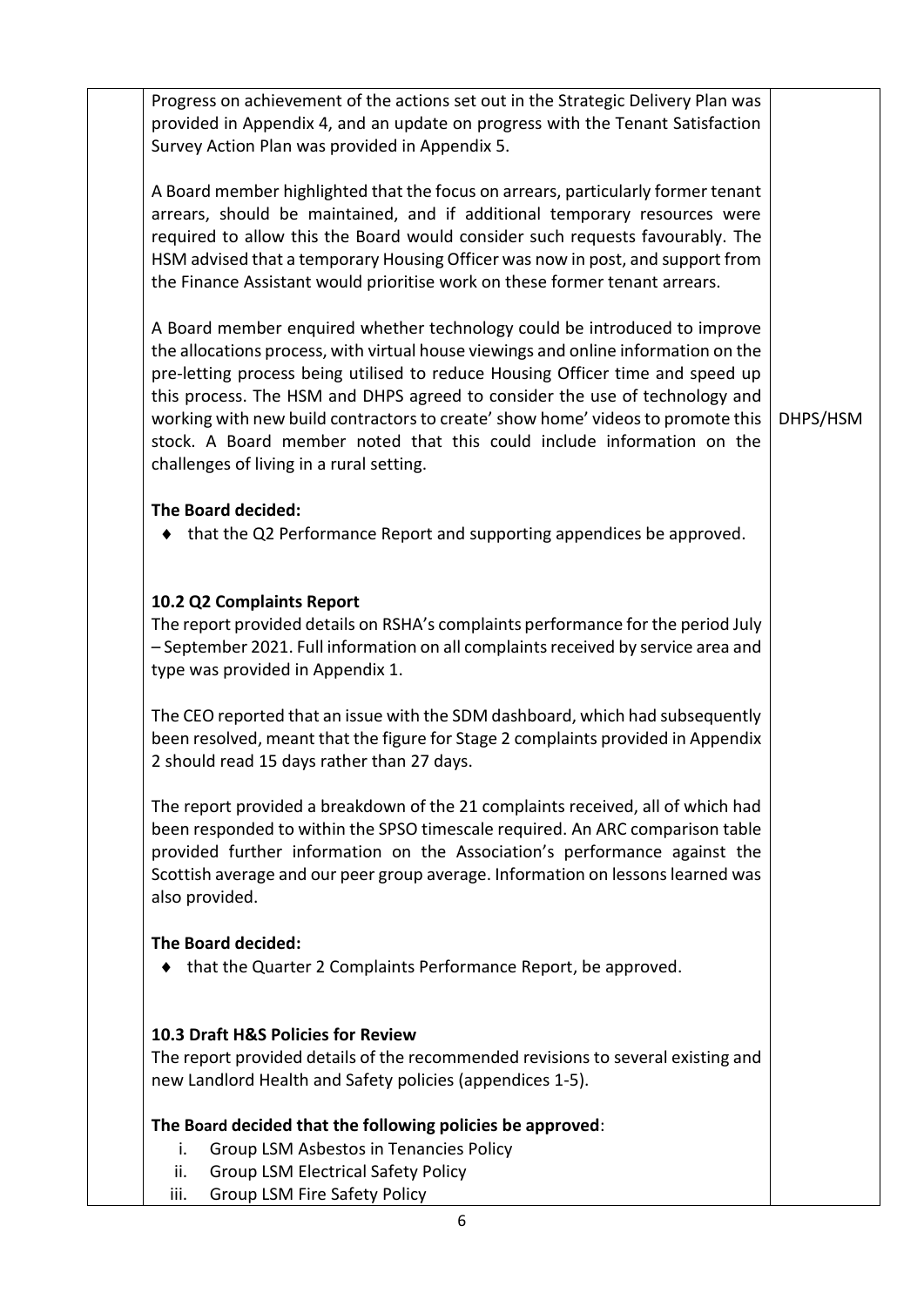|     | <b>Group LSM Gas Safety Policy</b><br>iv.                                                                                                                                                                                                                                                                                                                                                                                                                      |  |
|-----|----------------------------------------------------------------------------------------------------------------------------------------------------------------------------------------------------------------------------------------------------------------------------------------------------------------------------------------------------------------------------------------------------------------------------------------------------------------|--|
|     | Group LSM Construction Design Management (CDM)Policy<br>v.                                                                                                                                                                                                                                                                                                                                                                                                     |  |
| 11. | <b>Finance</b>                                                                                                                                                                                                                                                                                                                                                                                                                                                 |  |
|     | 11.1 Confidential Draft Forecast Update for the year to 31 March 2022<br>This item was confidential                                                                                                                                                                                                                                                                                                                                                            |  |
|     | 11.2 Confidential First Draft Budget 2022/23 and 30 year Financial Projections.<br>This item was confidential.                                                                                                                                                                                                                                                                                                                                                 |  |
|     | 11.3 Annual Rent Review and Consultation<br>The report presented the annual rent review and options for proposed rent levels<br>from 1 April 2022.                                                                                                                                                                                                                                                                                                             |  |
|     | The RSHA rent setting process had been reviewed in 2014 and rents were based<br>on a points system (appendix 1). Annual rent setting is based on the October<br>inflation rate. The report provided details on the published inflation data, and the<br>annual rent reviews since 2018/19.                                                                                                                                                                     |  |
|     | The Association must set rents to maintain its financial integrity while ensuring<br>affordability for tenants. Appendices 2 and 3 detailed the results of applying the<br>SFHA Affordability Tool to proposed RSHA rents following the proposed rent<br>increases, which indicated that the Association's rents would still meet the<br>affordability threshold. Appendix 4 provided rent review benchmarking<br>information.                                 |  |
|     | Tenant consultation on rent levels would be undertaken by means of a text<br>message survey arranged by CX Feedback, and a paper copy survey for tenants<br>where no mobile phone/email information is held. The consultation would be<br>promoted in the winter edition of Rural Matters, and a virtual tenants meeting<br>was planned for 29 January 2022. Feedback from the tenant consultation events<br>would be presented to the Board in February 2022. |  |
|     | A review of the mid-market properties let by Venachar was still underway and no<br>rent rise would be implemented until the results of this review were known.                                                                                                                                                                                                                                                                                                 |  |
|     | The Board discussed the options for the rent increase, and the likely effects on<br>the Association and its tenants of each option. Discussion on the adverse effects<br>on the development programme and planned maintenance programme of a<br>lower rent rise option were noted.                                                                                                                                                                             |  |
|     | Clear communication to tenants on the need for the rent rise, and the adverse<br>effects should this not be implemented, were stressed by the Board.                                                                                                                                                                                                                                                                                                           |  |
|     | All members of the Board indicated their willingness to consult tenants on a rent<br>increase of 3.9% and advise tenants that if this rise could be reduced it would be.                                                                                                                                                                                                                                                                                       |  |
|     |                                                                                                                                                                                                                                                                                                                                                                                                                                                                |  |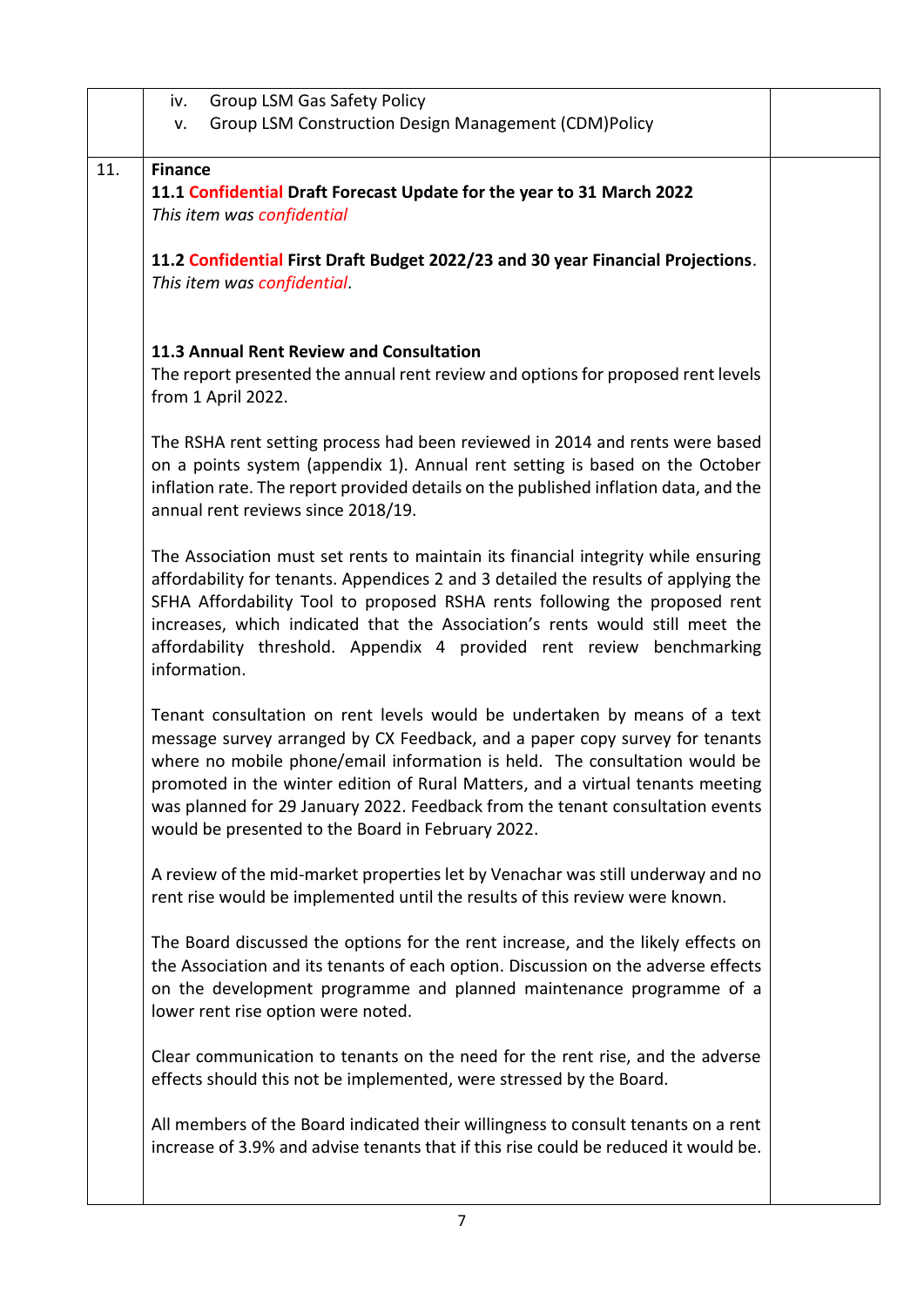|     | The Board decided:<br>• that a proposed rent increase of 3.9% in 2022/23 be presented to tenants<br>for consultation, be approved;<br>that a freeze on Mid-Market Rents be approved;<br>that a proposed increase in occupancy charge for Sharing Owners of 3.9% for<br>2022/23 be approved; and<br>that the proposed consultation arrangements for tenant and sharing owners<br>be approved.                      |  |
|-----|-------------------------------------------------------------------------------------------------------------------------------------------------------------------------------------------------------------------------------------------------------------------------------------------------------------------------------------------------------------------------------------------------------------------|--|
|     | 11.4 Update on Private Finance Procurement.<br>The report provided an update on the £3million private finance procurement.<br>RBS had now confirmed that credit approval for the new finance had been<br>achieved. Legal work will now commence to draft the loan agreement. RBS had<br>also now advised that a stock revaluation would not be required until the<br>scheduled revaluation, due in November 2022. |  |
|     | The report provided a procurement timetable for the procurement process.<br>The Board decided that: that the contents of the report be noted.                                                                                                                                                                                                                                                                     |  |
|     | 11.5 Update in LIBOR to SONIA Transition<br>The report provided an update on the Association's move from LIBOR to SONIA<br>as the referenced interest rate on existing LIBOR loan agreements.<br>Information on the option to repay six smaller Nationwide loans was discussed in<br>the report.                                                                                                                  |  |
|     | Draft LIBOR Transition Agreements with Nationwide were provided in appendices<br>1 and 2. These agreements were expected to be concluded over the new few<br>weeks. The extract minute (appendix 3) would allow conclusion of this for the<br>Association.                                                                                                                                                        |  |
|     | The Board decided:<br>that the contents of the report and appendices be noted;<br>the signing of the extract minute be approved; and<br>that repayment of six Nationwide loans totalling approx. £130k be approved.                                                                                                                                                                                               |  |
|     | 11.6 Confidential Q2 Management Accounts<br>The item was confidential.                                                                                                                                                                                                                                                                                                                                            |  |
| 12. | <b>Operations</b><br>12.1 Heating Replacement Options (EESSH2) Report<br>The report presented the options for the planned replacement of 45 heating<br>systems in 2021/22.                                                                                                                                                                                                                                        |  |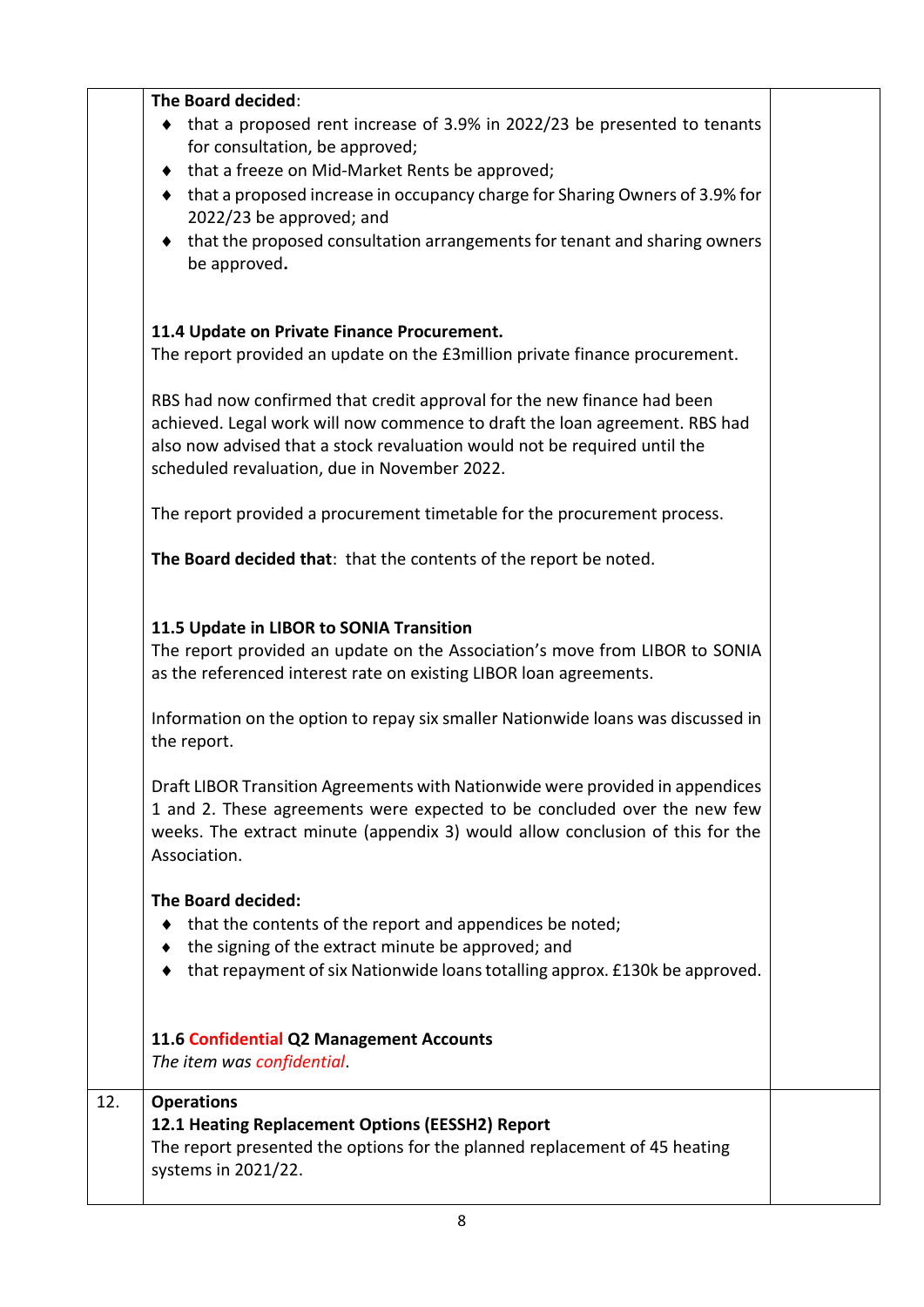|     | The Board decided:<br>that the updated RSG Risk Management Framework, be approved; and<br>٠                                                                                                                                                                                                                                                                                                               |             |
|-----|-----------------------------------------------------------------------------------------------------------------------------------------------------------------------------------------------------------------------------------------------------------------------------------------------------------------------------------------------------------------------------------------------------------|-------------|
|     |                                                                                                                                                                                                                                                                                                                                                                                                           |             |
|     | The Board is required to formally approve the recommendations from the Audit<br>and Risk Committee following the updated remit of the Committee agreed by the<br>Board at the October meeting.                                                                                                                                                                                                            |             |
|     | 13.3 Recommendations from the A&R Committee<br>The report provided details of recommendations from the Audit and Risk<br>Committee in relation to the Annual Review of the Risk Management Framework<br>and the Board Learning and Development Plan (appendices 1 and 2).                                                                                                                                 |             |
|     | 13.1 Notifiable Events - Confidential HR Report.<br>The Board noted the content of the report.<br>13.2 Office Bearers' Decisions – Confidential HR Report<br>The Board noted the content of the report.                                                                                                                                                                                                   |             |
| 13. | Governance - Ethical Conduct and Notifiable Events/Annual Assurance Status                                                                                                                                                                                                                                                                                                                                |             |
|     | <b>12.2 Tender Approvals</b><br>The CEO noted that the tender had now been received and would be reviewed by<br>the DHPS. A report would be provided to the Office Bearers to allow them to make<br>a decision out with the Board meeting.                                                                                                                                                                | <b>DHPS</b> |
|     | The Board decided:<br>♦ that the planned Heat Replacement Systems be deferred to 2022/23, be<br>approved; and<br>• that tenant engagement for the properties affected by undertaken.                                                                                                                                                                                                                      |             |
|     | The DHPS advised the Board that following the result of the audit, and once<br>more information on the requirements of EESSH2 were available he would bring<br>a component replacement strategy to the Board based on the further<br>information available at that time.                                                                                                                                  |             |
|     | An application for funding to assist with the costs of meeting EESSH2 standards<br>for some of these properties via Net Zero Heating Fund (NZHF) was being<br>developed.                                                                                                                                                                                                                                  |             |
|     | An audit of the Association's stock against EESSH2 standards had been agreed<br>with Changeworks and would take place in early 2022. The planned heating<br>replacement systems were scheduled for installation before the results of this<br>audit would be known, which could leave the Association exposed to additional<br>costs should there be a need for further upgrades to meet EESSH2 standard. |             |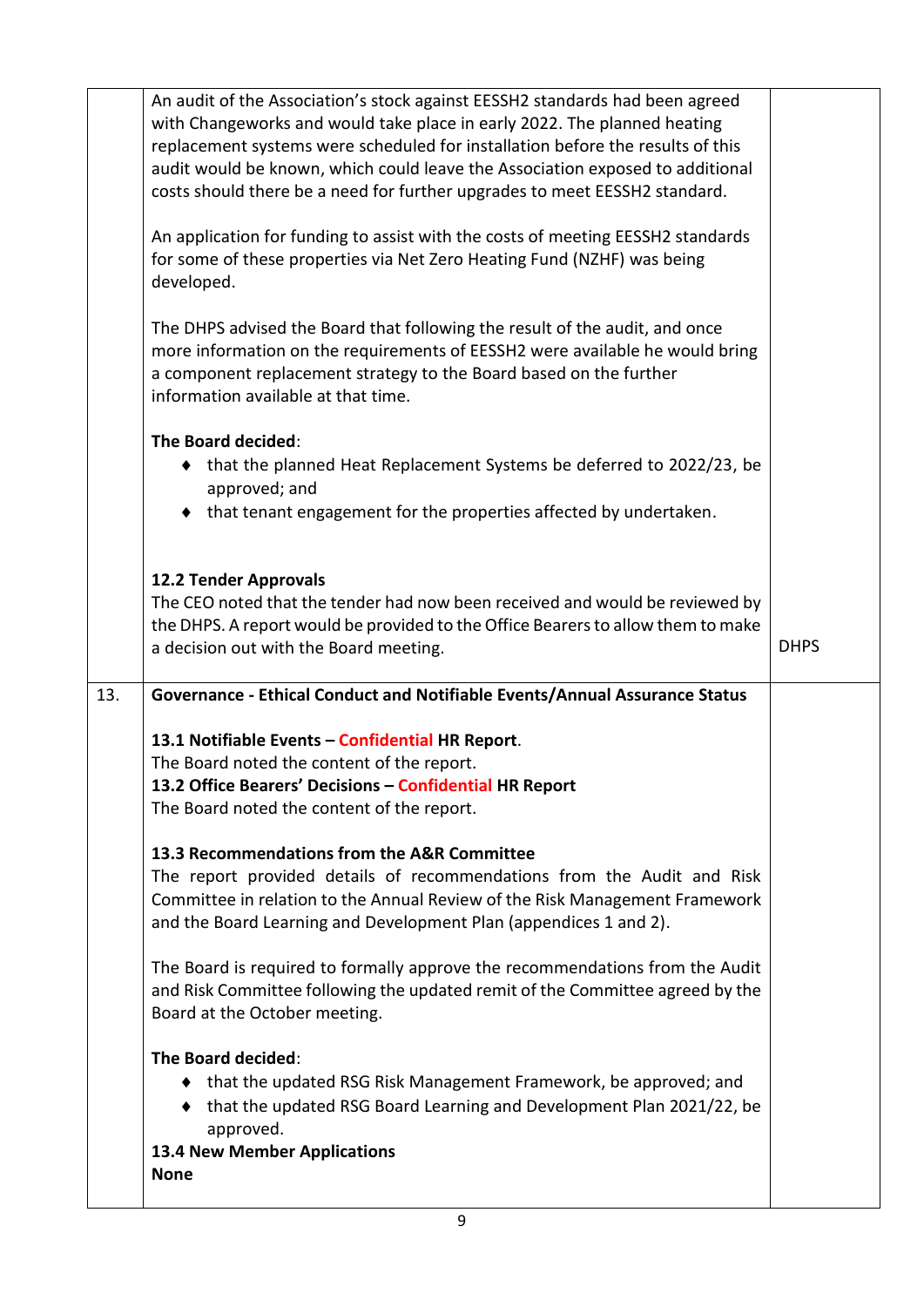|     | 13.5 Cancellation of Share/Membership                                                                                                                                                                                                                                                                   |     |
|-----|---------------------------------------------------------------------------------------------------------------------------------------------------------------------------------------------------------------------------------------------------------------------------------------------------------|-----|
|     | The report provided details of the proposed cancellation of two Shares held in the<br>Association.                                                                                                                                                                                                      |     |
|     | The Board decided:                                                                                                                                                                                                                                                                                      |     |
|     | • that the cancellation of the Shares detailed in the report be approved.                                                                                                                                                                                                                               | GCO |
| 14. | <b>Chief Executive's Report</b>                                                                                                                                                                                                                                                                         |     |
|     | The report provided the Board with an update on key issues, actions and<br>developments since the last meeting.                                                                                                                                                                                         |     |
|     | <b>Equality, Diversity and Inclusion (EDI):</b><br>The SHR and SFHA guidance for RSL's on collecting Equality information was                                                                                                                                                                           |     |
|     | available to the Board via the Resource Library on Decision Time. EDI training had<br>been arranged for RSHA staff and Board.                                                                                                                                                                           |     |
|     | The SMT and GCO met with the DPO to discuss the model Equalities Monitoring<br>form. Issues raised were passed to the SHR by the DPO and a future meeting had<br>been arranged for the end of November to take forward the response and<br>develop our Equalities Monitoring Data Collection framework. |     |
|     | <b>Investment Working Group:</b>                                                                                                                                                                                                                                                                        |     |
|     | The IWG met in October with a further meeting planned for February 2022 to<br>consider Community Engagement.                                                                                                                                                                                            |     |
|     | <b>Planned Works.</b>                                                                                                                                                                                                                                                                                   |     |
|     | Changeworks Project: The tender report had been delayed due to illness. As<br>noted at agenda Item 12.2 tenders received would be reviewed, and a tender<br>report prepared. Electronic approval would be sought from office bearers out<br>with Board meetings.                                        |     |
|     | Reallocation of Budget: Quotations to replace unsafe fencing at Burngreen,<br>Kippen had been received which exceeded the CEO's delegated authority<br>therefore approval to proceed with the works would be sought from office<br>bearers out with Board meetings.                                     |     |
|     | Correspondence: correspondence received regarding:<br>Planning Application Neighbour Notification Woodside Hotel<br>i)<br>$\mathsf{ii}$<br>EVH letter to members regarding potential pay negotiations                                                                                                   |     |
|     | were attached as appendices. The EVH Monthly newsletter had been circulated<br>to Board members by email prior to the meeting.                                                                                                                                                                          |     |
|     | <b>Learning and Development</b>                                                                                                                                                                                                                                                                         |     |
|     | The weblink for the SHARE Learning and Development Update was provided for<br>the Board.                                                                                                                                                                                                                |     |
|     | The Board raised the question of parking at the Doune office following issues<br>highlighted as a result of the sale of the Woodside Hotel. The DHPS advised the                                                                                                                                        |     |
|     | 1 <sub>0</sub>                                                                                                                                                                                                                                                                                          |     |